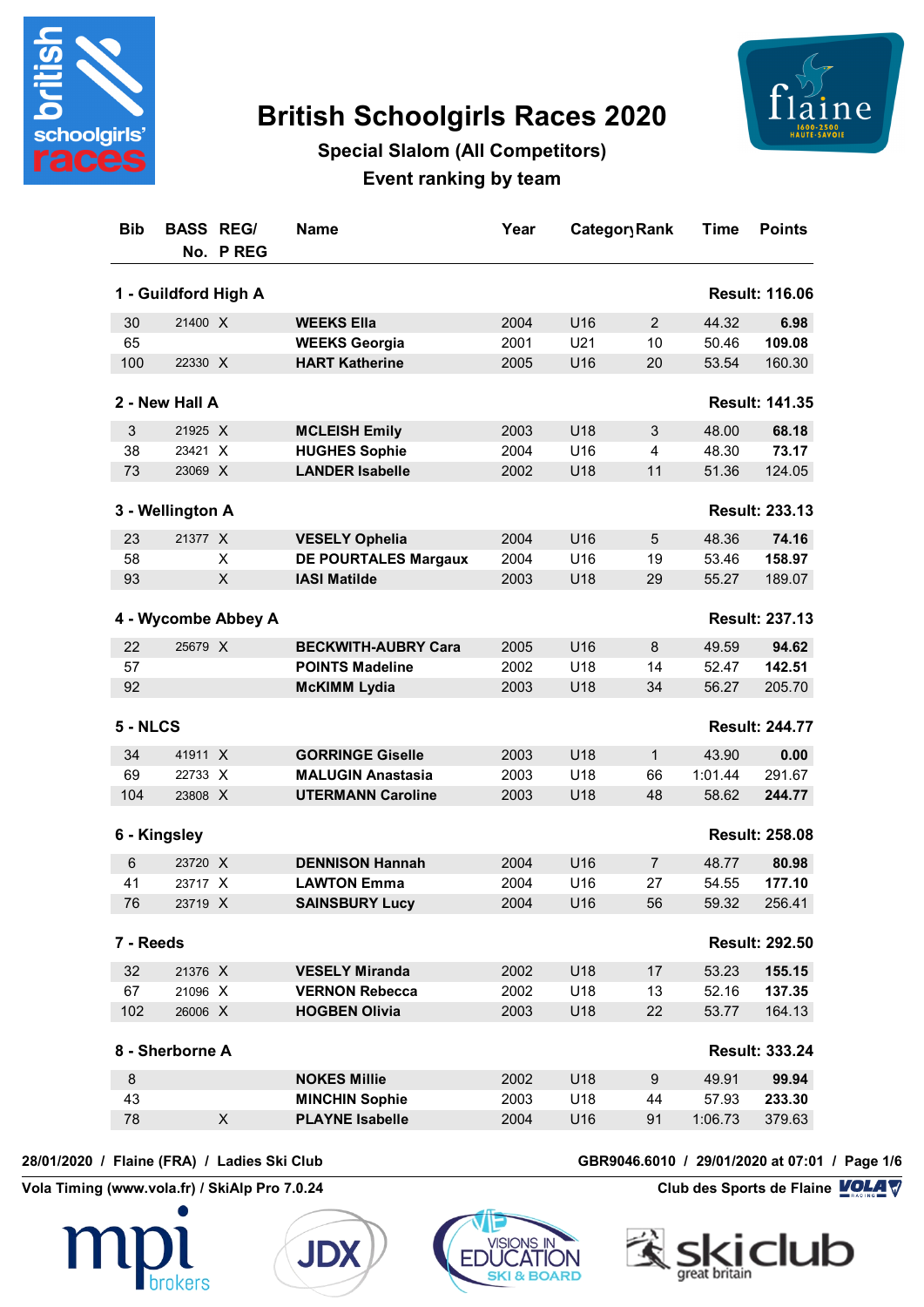| <b>Bib</b> | <b>BASS REGI</b>     | No. P REG                | <b>Name</b>               | Year | Category Rank   |     | Time    | <b>Points</b>         |
|------------|----------------------|--------------------------|---------------------------|------|-----------------|-----|---------|-----------------------|
|            |                      | 9 - South Hampstead High |                           |      |                 |     |         | <b>Result: 347.21</b> |
| 10         | 22110 X              |                          | <b>FAIRFULL Madeleine</b> | 2006 | U14             | 18  | 53.35   | 157.14                |
| 45         | 26280 X              |                          | <b>SASSOWER Hannah</b>    | 2006 | U14             | 31  | 55.33   | 190.07                |
| 80         |                      |                          | <b>WHITMORE Millie</b>    | 2006 | U14             | 65  | 1:01.22 | 288.01                |
|            | 10 - Cheltenham A    |                          |                           |      |                 |     |         | <b>Result: 350.04</b> |
| 29         | 24577 X              |                          | <b>HEWETT Alexandra</b>   | 2004 | U16             | 16  | 52.61   | 144.84                |
| 64         |                      |                          | <b>LEUNG Binia</b>        | 2003 | U18             |     |         | 0.00                  |
| 99         | 24566 X              |                          | <b>PALMER Nicole</b>      | 2004 | U16             | 32  | 56.24   | 205.20                |
|            |                      | 11 - St Mary's Ascot A   |                           |      |                 |     |         | <b>Result: 358.68</b> |
| 1          |                      | X                        | <b>FAVRE Charlotte</b>    | 2003 | U18             | 12  | 51.49   | 126.21                |
| 36         |                      |                          | <b>TRUSS Ashleigh</b>     | 2006 | U14             | 43  | 57.88   | 232.47                |
| 71         | 25906 X              |                          | <b>THIEME Olympia</b>     | 2006 | U14             | 60  | 1:00.77 | 280.53                |
|            | 12 - Surbiton High A |                          |                           |      |                 |     |         | <b>Result: 393.27</b> |
| 25         |                      | X                        | <b>WATKINS Katya</b>      | 2001 | U21             | 139 | 1:31.51 | 791.69                |
| 60         | 23192 X              |                          | <b>BREEN Ellen</b>        | 2003 | U18             | 15  | 52.59   | 144.50                |
| 95         | 21284 X              |                          | <b>HINTON Tilly</b>       | 2004 | U16             | 51  | 58.86   | 248.77                |
|            | 13 - Surbiton High B |                          |                           |      |                 |     |         | <b>Result: 409.56</b> |
| 107        | 23829 X              |                          | <b>DISNEY Evie</b>        | 2005 | U16             | 21  | 53.67   | 162.46                |
| 125        | 25756 X              |                          | <b>MANSOUR Zoe</b>        | 2006 | U14             | 49  | 58.76   | 247.10                |
| 143        | 22416 X              |                          | <b>HOLT Josephine</b>     | 2004 | U16             | 70  | 1:02.01 | 301.15                |
|            |                      | 14 - Brighton College    |                           |      |                 |     |         | <b>Result: 419.88</b> |
| 4          |                      |                          | <b>HOGBIN Annabel</b>     | 2002 | U <sub>18</sub> | 42  | 57.78   | 230.81                |
| 39         |                      |                          | <b>HANTRAIS Maddie</b>    | 2003 | U18             | 29  | 55.27   | 189.07                |
| 74         |                      |                          | <b>SCHMID Lara</b>        | 2005 | U16             |     |         | 0.00                  |
|            | 15 - Richmond        |                          |                           |      |                 |     |         | <b>Result: 426.52</b> |
| 11         |                      | X                        | <b>FRANKLAND Olivia</b>   | 2004 | U16             | 59  | 1:00.15 | 270.22                |
| 46         | 25811 X              |                          | <b>RILEY Emily</b>        | 2004 | U <sub>16</sub> | 25  | 54.53   | 176.76                |
| 81         | 22963 X              |                          | <b>BROOKS Isobel</b>      | 2005 | U <sub>16</sub> | 52  | 58.92   | 249.76                |
|            | 16 - Latymer Upper   |                          |                           |      |                 |     |         | <b>Result: 455.96</b> |
| 17         | 23210 X              |                          | <b>HANFORD Juliette</b>   | 2004 | U16             | 23  | 54.05   | 168.78                |
| 52         |                      |                          | <b>KERLEY Pascale</b>     | 2005 | U16             | 120 | 1:13.40 | 490.55                |
| 87         |                      |                          | <b>LUCENET Ruby</b>       | 2004 | U16             | 63  | 1:01.17 | 287.18                |
|            | 17 - Tudor Hall A    |                          |                           |      |                 |     |         | <b>Result: 459.62</b> |
| 27         | 23029 X              |                          | <b>AGUSTSDOTTIR Maria</b> | 2003 | U <sub>18</sub> | 38  | 57.10   | 219.50                |
| 62         |                      |                          | <b>GUEST Florence</b>     | 2003 | U18             | 46  | 58.34   | 240.12                |
| 97         |                      |                          | <b>WINNER Jessica</b>     | 2007 | U14             | 74  | 1:02.69 | 312.45                |
|            |                      | 18 - Wimbledon High A    |                           |      |                 |     |         | <b>Result: 461.94</b> |
| 33         |                      |                          | <b>NEGRI Allegra</b>      | 2005 | U <sub>16</sub> | 35  | 56.36   | 207.19                |
| 68         |                      | X                        | <b>WUCZYNSKA Maria</b>    | 2005 | U16             | 54  | 59.22   | 254.75                |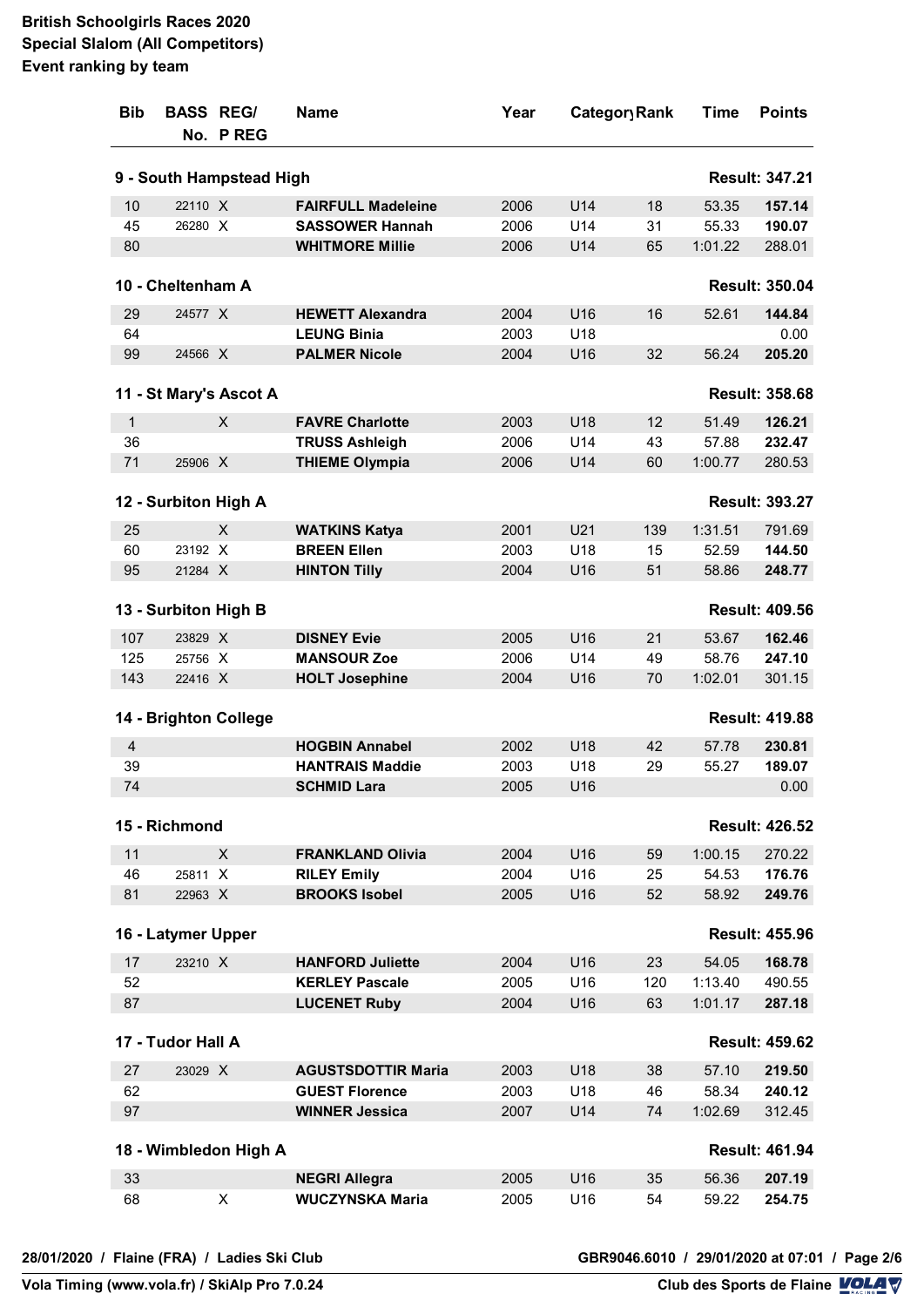| <b>Bib</b>  | <b>BASS REGI</b>  | No. P REG                  | <b>Name</b>                     | Year |     | Category Rank |         | <b>Points</b>         |
|-------------|-------------------|----------------------------|---------------------------------|------|-----|---------------|---------|-----------------------|
| 103         |                   | X                          | <b>WUCZYNSKA Ewa</b>            | 2007 | U14 | 72            | 1:02.47 | 308.79                |
|             | 19 - Stowe        |                            |                                 |      |     |               |         | <b>Result: 472.08</b> |
| 20          |                   |                            | <b>PERRIS Harriet</b>           | 2004 | U16 | 47            | 58.54   | 243.44                |
| 55          |                   |                            | <b>BUTLER Alice</b>             | 2004 | U16 | 41            | 57.65   | 228.64                |
| 90          |                   |                            | <b>NYLAENDE Natalie</b>         | 2005 | U16 | 103           | 1:10.00 | 434.01                |
|             |                   | 20 - Godolphin & Latymer A |                                 |      |     |               |         | <b>Result: 472.09</b> |
| 16          |                   |                            | <b>COLEGRAVE Georgia</b>        | 2002 | U18 | 50            | 58.84   | 248.43                |
| 51          |                   |                            | <b>RICHARDS CHAPATTE Marina</b> | 2005 | U16 | 39            | 57.35   | 223.66                |
| 86          |                   |                            | <b>SLESINGER Allegra</b>        | 2005 | U16 | 76            | 1:02.80 | 314.28                |
|             | 21 - Ipswich High |                            |                                 |      |     |               |         | <b>Result: 499.52</b> |
| 21          | 22515 X           |                            | <b>SHELLEY Annie</b>            | 2003 | U18 | 6             | 48.39   | 74.66                 |
| 56          |                   |                            | <b>WOODS Molly</b>              | 2006 | U14 | 124           | 1:16.02 | 534.11                |
| 91          |                   |                            | <b>COONE Isabella</b>           | 2007 | U14 | 99            | 1:09.45 | 424.86                |
|             |                   | 22 - Wycombe Abbey B       |                                 |      |     |               |         | <b>Result: 521.14</b> |
| 114         |                   |                            | <b>BAROUDEL Felicite</b>        | 2004 | U16 | 45            | 57.96   | 233.80                |
| 132         |                   |                            | <b>ROGERS Mia</b>               | 2002 | U18 | 64            | 1:01.18 | 287.34                |
| 150         |                   |                            | <b>BAROUDEL Celeste</b>         | 2006 | U14 | 94            | 1:07.12 | 386.12                |
|             |                   | 23 - Guildford High B      |                                 |      |     |               |         | <b>Result: 535.61</b> |
| 118         | 23788 X           |                            | <b>LANGLEY Alicia</b>           | 2005 | U16 | 36            | 56.79   | 214.34                |
| 136         | 23427 X           |                            | <b>KEMKERS Saskia</b>           | 2005 | U16 | 126           | 1:16.40 | 540.43                |
| 154         |                   |                            | <b>LUPTON Freya</b>             | 2001 | U21 | 78            | 1:03.22 | 321.27                |
|             |                   | 24 - St Mary's Calne A     |                                 |      |     |               |         | <b>Result: 538.94</b> |
| 12          |                   |                            | <b>OLSOFF Celeste</b>           | 2004 | U16 | 55            | 59.31   | 256.25                |
| 47          |                   |                            | <b>OLSOFF Amelie</b>            | 2004 | U16 | 62            | 1:00.90 | 282.69                |
| 82          |                   |                            | <b>BYNG Rose</b>                | 2004 | U16 | 86            | 1:04.63 | 344.71                |
|             | 25 - Cheltenham B |                            |                                 |      |     |               |         | <b>Result: 583.01</b> |
| 116         |                   |                            | <b>FILATOVA Sonya</b>           | 2004 | U16 |               |         | 0.00                  |
| 134         |                   |                            | <b>LEUNG Tessa</b>              | 2007 | U14 | 39            | 57.35   | 223.66                |
| 152         |                   |                            | <b>BARINOVA Fevroniya</b>       | 2005 | U16 | 88            | 1:05.51 | 359.35                |
|             | 26 - Wellington B |                            |                                 |      |     |               |         | <b>Result: 594.81</b> |
| 115         | 23626 X           |                            | <b>BRYER Lucy</b>               | 2004 | U16 | 57            | 59.85   | 265.23                |
| 133         |                   |                            | <b>JOHNSON Mollie</b>           | 2005 | U16 | 82            | 1:03.72 | 329.58                |
| 151         |                   |                            | <b>HYTTENRAUCH Caitlin</b>      | 2006 | U14 | 110           | 1:11.35 | 456.46                |
|             |                   | 27 - St Mary's Ascot B     |                                 |      |     |               |         | <b>Result: 614.43</b> |
| 120         |                   |                            | <b>MOURADIAN Tiana</b>          | 2003 | U18 | 67            | 1:01.47 | 292.17                |
| 138         |                   |                            | <b>FIORE Estella</b>            | 2005 | U16 |               |         | 0.00                  |
| 156         |                   |                            | <b>BRAND Maisie</b>             | 2006 | U14 | 79            | 1:03.28 | 322.26                |
|             |                   | 28 - Burgess Hill Girls A  |                                 |      |     |               |         | <b>Result: 614.59</b> |
| $\mathbf 5$ |                   |                            | <b>HOGBIN Charlotte</b>         | 2005 | U16 | 37            | 56.93   | 216.67                |
|             |                   |                            |                                 |      |     |               |         |                       |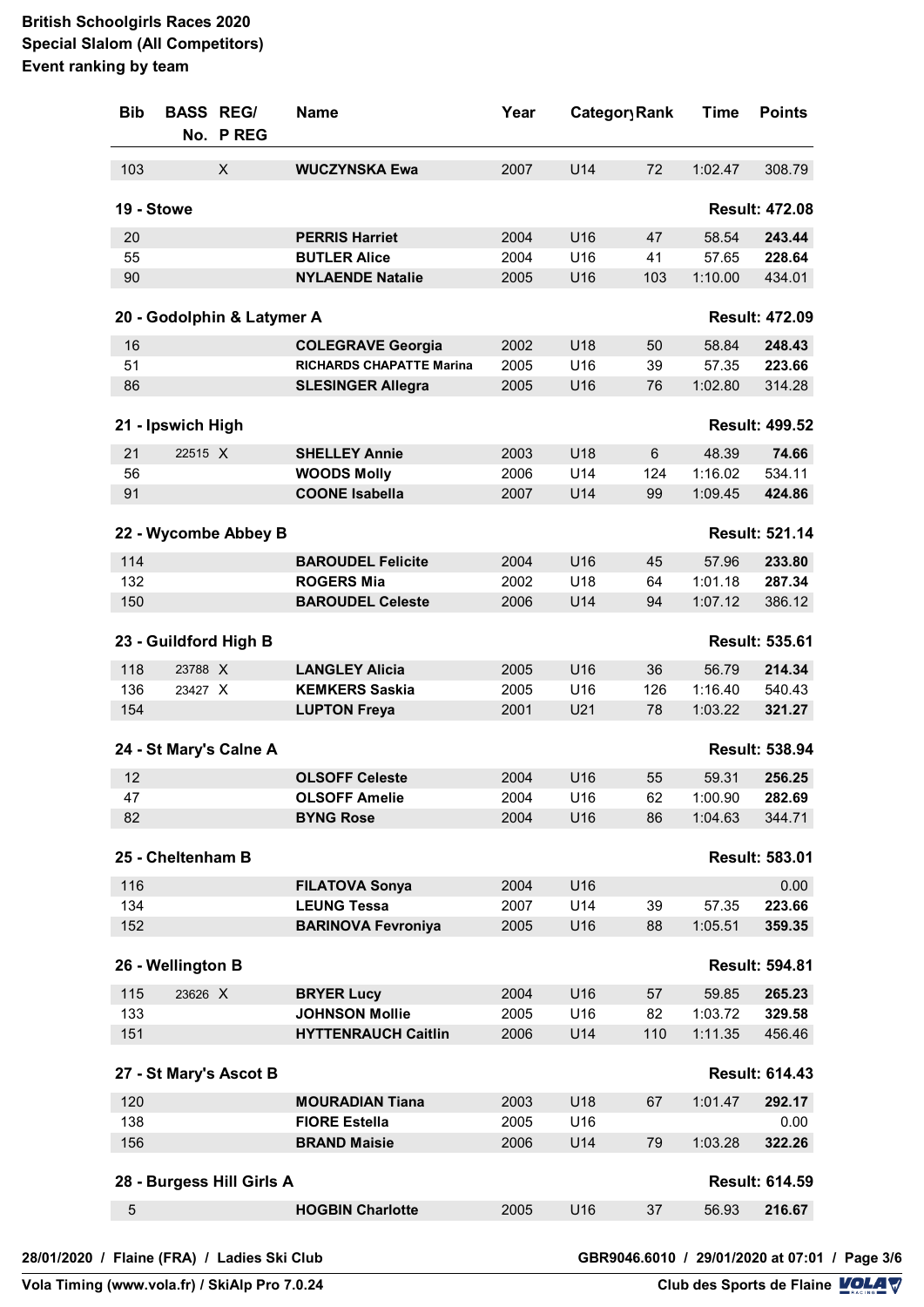| 40<br>U16<br><b>LIND Hannah</b><br>2005<br><b>SANDMAN Mae</b><br>2006<br>U14<br>1:07.83<br>75<br>96<br>29 - St Swithuns A<br>31<br><b>WITHEROW Alexandra</b><br>1:01.66<br>2004<br>U16<br>68<br><b>CLOUGH Hannah</b><br>U16<br>1:03.69<br>66<br>2004<br>81<br>101<br><b>GREEN Isabel</b><br>U16<br>2005<br>106<br>1:10.71<br>30 - Queen Anne<br>U14<br>1:00.86<br>$\overline{7}$<br>24804 X<br><b>BOTHA Ella</b><br>2006<br>61<br>42<br><b>BEEK Scarlett</b><br>2006<br>U14<br>123<br>1:14.79<br>23260 X<br>U14<br>1:06.02<br>77<br><b>JOHN Amelia</b><br>2006<br>90<br>31 - St Georges Ascot<br>U16<br>14<br><b>WOODWARD Ruby</b><br>2004<br>58<br>1:00.12<br>49<br><b>WOODWARD Lily</b><br>U16<br>93<br>1:06.98<br>2004<br>84<br><b>BOOTH Daisy</b><br>2005<br>U16<br>125<br>1:16.05<br>32 - City of London Girls A<br><b>COLTHORPE Emma</b><br>2001<br>U21<br>1:03.68<br>19<br>80<br>54<br>U21<br><b>WESSEL Beartrice</b><br>2001<br>109<br>1:11.31<br>89<br>U18<br>84<br><b>GORDON Rosa</b><br>2002<br>1:04.49<br>33 - New Hall B<br>U16<br>110<br>23293 X<br><b>GOULD Chloe</b><br>2004<br>134<br>1:18.88<br>128<br>U14<br>1:03.91<br><b>DONNELLY Freya</b><br>2006<br>83<br><b>BURNS Ella</b><br>2006<br>U14<br>146<br>87<br>1:05.31<br>34 - Mayfield A<br>28<br>WEBER-HENSCHEL Augusta 2004<br>U16<br>75<br>U16<br>1:06.94<br>63<br><b>TURNER Georgina</b><br>2004<br>92 | 0.00<br>397.92<br><b>Result: 624.41</b><br>295.33<br>329.08<br>445.82<br><b>Result: 649.85</b><br>282.02<br>513.66<br>367.83<br><b>Result: 653.51</b><br>269.72<br>383.79<br>534.61<br><b>Result: 671.30</b><br>328.92<br>455.79<br>342.38<br><b>Result: 688.76</b> |
|---------------------------------------------------------------------------------------------------------------------------------------------------------------------------------------------------------------------------------------------------------------------------------------------------------------------------------------------------------------------------------------------------------------------------------------------------------------------------------------------------------------------------------------------------------------------------------------------------------------------------------------------------------------------------------------------------------------------------------------------------------------------------------------------------------------------------------------------------------------------------------------------------------------------------------------------------------------------------------------------------------------------------------------------------------------------------------------------------------------------------------------------------------------------------------------------------------------------------------------------------------------------------------------------------------------------------------------------------------------------------------|---------------------------------------------------------------------------------------------------------------------------------------------------------------------------------------------------------------------------------------------------------------------|
|                                                                                                                                                                                                                                                                                                                                                                                                                                                                                                                                                                                                                                                                                                                                                                                                                                                                                                                                                                                                                                                                                                                                                                                                                                                                                                                                                                                 |                                                                                                                                                                                                                                                                     |
|                                                                                                                                                                                                                                                                                                                                                                                                                                                                                                                                                                                                                                                                                                                                                                                                                                                                                                                                                                                                                                                                                                                                                                                                                                                                                                                                                                                 |                                                                                                                                                                                                                                                                     |
|                                                                                                                                                                                                                                                                                                                                                                                                                                                                                                                                                                                                                                                                                                                                                                                                                                                                                                                                                                                                                                                                                                                                                                                                                                                                                                                                                                                 |                                                                                                                                                                                                                                                                     |
|                                                                                                                                                                                                                                                                                                                                                                                                                                                                                                                                                                                                                                                                                                                                                                                                                                                                                                                                                                                                                                                                                                                                                                                                                                                                                                                                                                                 |                                                                                                                                                                                                                                                                     |
|                                                                                                                                                                                                                                                                                                                                                                                                                                                                                                                                                                                                                                                                                                                                                                                                                                                                                                                                                                                                                                                                                                                                                                                                                                                                                                                                                                                 |                                                                                                                                                                                                                                                                     |
|                                                                                                                                                                                                                                                                                                                                                                                                                                                                                                                                                                                                                                                                                                                                                                                                                                                                                                                                                                                                                                                                                                                                                                                                                                                                                                                                                                                 |                                                                                                                                                                                                                                                                     |
|                                                                                                                                                                                                                                                                                                                                                                                                                                                                                                                                                                                                                                                                                                                                                                                                                                                                                                                                                                                                                                                                                                                                                                                                                                                                                                                                                                                 |                                                                                                                                                                                                                                                                     |
|                                                                                                                                                                                                                                                                                                                                                                                                                                                                                                                                                                                                                                                                                                                                                                                                                                                                                                                                                                                                                                                                                                                                                                                                                                                                                                                                                                                 |                                                                                                                                                                                                                                                                     |
|                                                                                                                                                                                                                                                                                                                                                                                                                                                                                                                                                                                                                                                                                                                                                                                                                                                                                                                                                                                                                                                                                                                                                                                                                                                                                                                                                                                 |                                                                                                                                                                                                                                                                     |
|                                                                                                                                                                                                                                                                                                                                                                                                                                                                                                                                                                                                                                                                                                                                                                                                                                                                                                                                                                                                                                                                                                                                                                                                                                                                                                                                                                                 |                                                                                                                                                                                                                                                                     |
|                                                                                                                                                                                                                                                                                                                                                                                                                                                                                                                                                                                                                                                                                                                                                                                                                                                                                                                                                                                                                                                                                                                                                                                                                                                                                                                                                                                 |                                                                                                                                                                                                                                                                     |
|                                                                                                                                                                                                                                                                                                                                                                                                                                                                                                                                                                                                                                                                                                                                                                                                                                                                                                                                                                                                                                                                                                                                                                                                                                                                                                                                                                                 |                                                                                                                                                                                                                                                                     |
|                                                                                                                                                                                                                                                                                                                                                                                                                                                                                                                                                                                                                                                                                                                                                                                                                                                                                                                                                                                                                                                                                                                                                                                                                                                                                                                                                                                 |                                                                                                                                                                                                                                                                     |
|                                                                                                                                                                                                                                                                                                                                                                                                                                                                                                                                                                                                                                                                                                                                                                                                                                                                                                                                                                                                                                                                                                                                                                                                                                                                                                                                                                                 |                                                                                                                                                                                                                                                                     |
|                                                                                                                                                                                                                                                                                                                                                                                                                                                                                                                                                                                                                                                                                                                                                                                                                                                                                                                                                                                                                                                                                                                                                                                                                                                                                                                                                                                 |                                                                                                                                                                                                                                                                     |
|                                                                                                                                                                                                                                                                                                                                                                                                                                                                                                                                                                                                                                                                                                                                                                                                                                                                                                                                                                                                                                                                                                                                                                                                                                                                                                                                                                                 |                                                                                                                                                                                                                                                                     |
|                                                                                                                                                                                                                                                                                                                                                                                                                                                                                                                                                                                                                                                                                                                                                                                                                                                                                                                                                                                                                                                                                                                                                                                                                                                                                                                                                                                 |                                                                                                                                                                                                                                                                     |
|                                                                                                                                                                                                                                                                                                                                                                                                                                                                                                                                                                                                                                                                                                                                                                                                                                                                                                                                                                                                                                                                                                                                                                                                                                                                                                                                                                                 |                                                                                                                                                                                                                                                                     |
|                                                                                                                                                                                                                                                                                                                                                                                                                                                                                                                                                                                                                                                                                                                                                                                                                                                                                                                                                                                                                                                                                                                                                                                                                                                                                                                                                                                 |                                                                                                                                                                                                                                                                     |
|                                                                                                                                                                                                                                                                                                                                                                                                                                                                                                                                                                                                                                                                                                                                                                                                                                                                                                                                                                                                                                                                                                                                                                                                                                                                                                                                                                                 | 581.67                                                                                                                                                                                                                                                              |
|                                                                                                                                                                                                                                                                                                                                                                                                                                                                                                                                                                                                                                                                                                                                                                                                                                                                                                                                                                                                                                                                                                                                                                                                                                                                                                                                                                                 | 332.74                                                                                                                                                                                                                                                              |
|                                                                                                                                                                                                                                                                                                                                                                                                                                                                                                                                                                                                                                                                                                                                                                                                                                                                                                                                                                                                                                                                                                                                                                                                                                                                                                                                                                                 | 356.02                                                                                                                                                                                                                                                              |
|                                                                                                                                                                                                                                                                                                                                                                                                                                                                                                                                                                                                                                                                                                                                                                                                                                                                                                                                                                                                                                                                                                                                                                                                                                                                                                                                                                                 | <b>Result: 696.41</b>                                                                                                                                                                                                                                               |
|                                                                                                                                                                                                                                                                                                                                                                                                                                                                                                                                                                                                                                                                                                                                                                                                                                                                                                                                                                                                                                                                                                                                                                                                                                                                                                                                                                                 | 1:02.74 313.28                                                                                                                                                                                                                                                      |
|                                                                                                                                                                                                                                                                                                                                                                                                                                                                                                                                                                                                                                                                                                                                                                                                                                                                                                                                                                                                                                                                                                                                                                                                                                                                                                                                                                                 | 383.13                                                                                                                                                                                                                                                              |
| 98<br><b>BERRY Eleanor</b><br>2005<br>U16<br>143<br>2:13.95                                                                                                                                                                                                                                                                                                                                                                                                                                                                                                                                                                                                                                                                                                                                                                                                                                                                                                                                                                                                                                                                                                                                                                                                                                                                                                                     | 1497.41                                                                                                                                                                                                                                                             |
| 35 - Stamford                                                                                                                                                                                                                                                                                                                                                                                                                                                                                                                                                                                                                                                                                                                                                                                                                                                                                                                                                                                                                                                                                                                                                                                                                                                                                                                                                                   | <b>Result: 707.71</b>                                                                                                                                                                                                                                               |
| U18<br>24<br><b>RICHARDSON Georgia</b><br>2002<br>1:02.85<br>77                                                                                                                                                                                                                                                                                                                                                                                                                                                                                                                                                                                                                                                                                                                                                                                                                                                                                                                                                                                                                                                                                                                                                                                                                                                                                                                 | 315.11                                                                                                                                                                                                                                                              |
| 59<br><b>ANDERSON Jessica</b><br>U16<br>2004<br>95<br>1:07.51                                                                                                                                                                                                                                                                                                                                                                                                                                                                                                                                                                                                                                                                                                                                                                                                                                                                                                                                                                                                                                                                                                                                                                                                                                                                                                                   | 392.60                                                                                                                                                                                                                                                              |
| 94<br>U18<br>105<br><b>ANDERSON Katie</b><br>2002<br>1:10.69                                                                                                                                                                                                                                                                                                                                                                                                                                                                                                                                                                                                                                                                                                                                                                                                                                                                                                                                                                                                                                                                                                                                                                                                                                                                                                                    | 445.48                                                                                                                                                                                                                                                              |
| 36 - St Mary's Calne B                                                                                                                                                                                                                                                                                                                                                                                                                                                                                                                                                                                                                                                                                                                                                                                                                                                                                                                                                                                                                                                                                                                                                                                                                                                                                                                                                          | <b>Result: 716.53</b>                                                                                                                                                                                                                                               |
| 119<br>U21<br>26046 X<br><b>FENTON Ella</b><br>2001<br>53<br>58.99                                                                                                                                                                                                                                                                                                                                                                                                                                                                                                                                                                                                                                                                                                                                                                                                                                                                                                                                                                                                                                                                                                                                                                                                                                                                                                              | 250.93                                                                                                                                                                                                                                                              |
| 137<br>U16<br>113<br>1:11.91<br><b>PATERSON Pollyanna</b><br>2004                                                                                                                                                                                                                                                                                                                                                                                                                                                                                                                                                                                                                                                                                                                                                                                                                                                                                                                                                                                                                                                                                                                                                                                                                                                                                                               | 465.77                                                                                                                                                                                                                                                              |
| 155<br>U16<br>112<br><b>HARPER Nancy</b><br>2005<br>1:11.90                                                                                                                                                                                                                                                                                                                                                                                                                                                                                                                                                                                                                                                                                                                                                                                                                                                                                                                                                                                                                                                                                                                                                                                                                                                                                                                     | 465.60                                                                                                                                                                                                                                                              |
| 37 - Malvern St James                                                                                                                                                                                                                                                                                                                                                                                                                                                                                                                                                                                                                                                                                                                                                                                                                                                                                                                                                                                                                                                                                                                                                                                                                                                                                                                                                           | <b>Result: 741.98</b>                                                                                                                                                                                                                                               |
| 18<br><b>BOND Martha</b><br>2007<br>U14<br>104<br>1:10.06                                                                                                                                                                                                                                                                                                                                                                                                                                                                                                                                                                                                                                                                                                                                                                                                                                                                                                                                                                                                                                                                                                                                                                                                                                                                                                                       | 435.01                                                                                                                                                                                                                                                              |
| X<br>53<br>U16<br>71<br>1:02.36<br><b>PROBERT Myrtle</b><br>2005                                                                                                                                                                                                                                                                                                                                                                                                                                                                                                                                                                                                                                                                                                                                                                                                                                                                                                                                                                                                                                                                                                                                                                                                                                                                                                                | 306.97                                                                                                                                                                                                                                                              |
| 88<br><b>SEAL Morganne</b><br>U16<br>2005<br>137<br>1:24.58                                                                                                                                                                                                                                                                                                                                                                                                                                                                                                                                                                                                                                                                                                                                                                                                                                                                                                                                                                                                                                                                                                                                                                                                                                                                                                                     | 676.46                                                                                                                                                                                                                                                              |
| 38 - Downe House B                                                                                                                                                                                                                                                                                                                                                                                                                                                                                                                                                                                                                                                                                                                                                                                                                                                                                                                                                                                                                                                                                                                                                                                                                                                                                                                                                              |                                                                                                                                                                                                                                                                     |
| 112<br>U18<br><b>GLOVER Emily</b><br>2003<br>73<br>1:02.49                                                                                                                                                                                                                                                                                                                                                                                                                                                                                                                                                                                                                                                                                                                                                                                                                                                                                                                                                                                                                                                                                                                                                                                                                                                                                                                      | <b>Result: 760.60</b>                                                                                                                                                                                                                                               |
| 28/01/2020 / Flaine (FRA) / Ladies Ski Club<br>GBR9046.6010 / 29/01/2020 at 07:01 / Page 4/6                                                                                                                                                                                                                                                                                                                                                                                                                                                                                                                                                                                                                                                                                                                                                                                                                                                                                                                                                                                                                                                                                                                                                                                                                                                                                    | 309.13                                                                                                                                                                                                                                                              |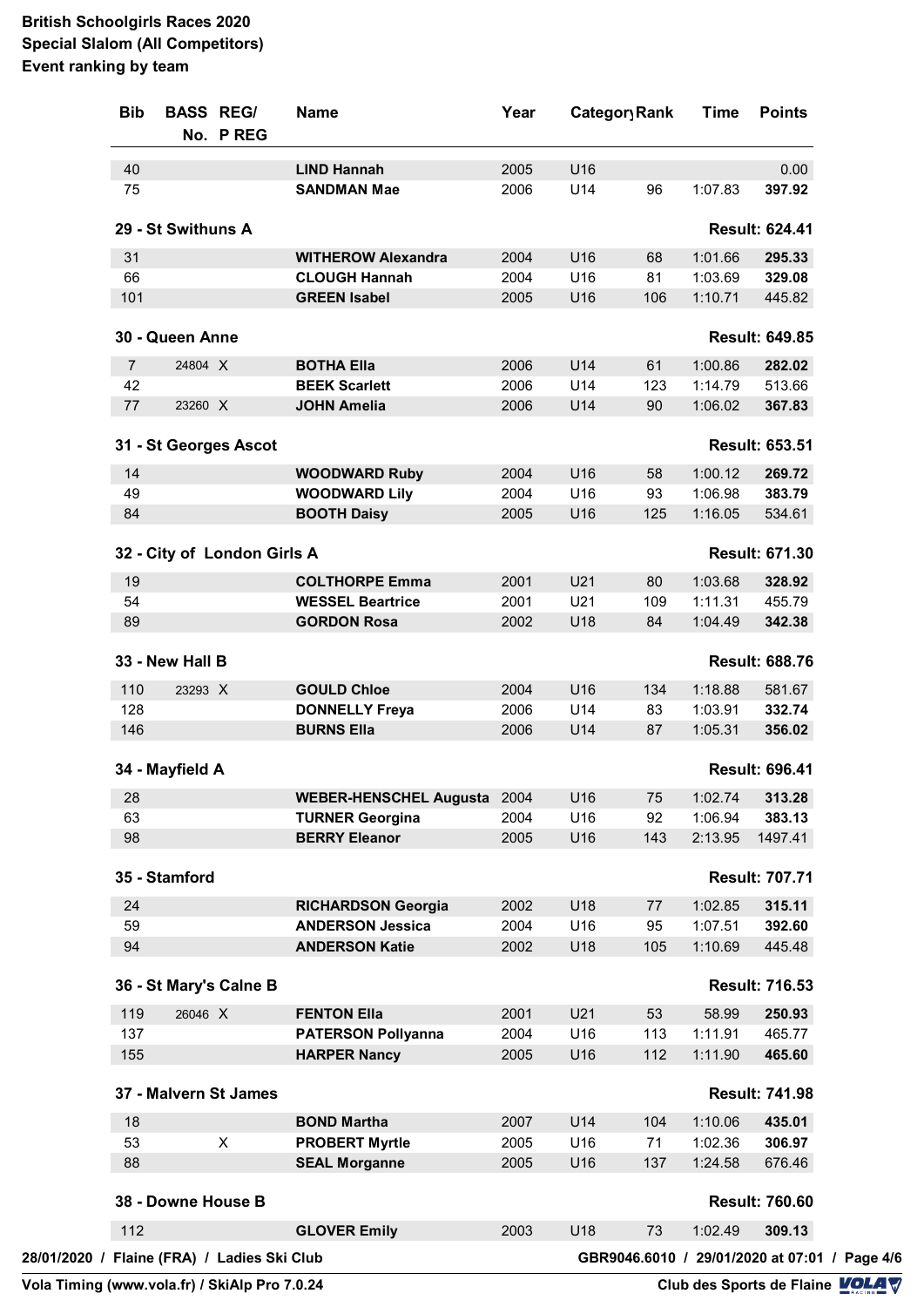| <b>Bib</b>           |         | <b>BASS REG/</b><br>No. P REG               | Name                        | Year | Category Rank |     | Time           | <b>Points</b>                                 |
|----------------------|---------|---------------------------------------------|-----------------------------|------|---------------|-----|----------------|-----------------------------------------------|
| 130                  |         |                                             | <b>BAGGIOLI Sienna</b>      | 2006 | U14           | 130 | 1:17.84        | 564.38                                        |
| 148                  |         |                                             | <b>RIDLEY Imogen</b>        | 2002 | U18           | 108 | 1:11.05        | 451.47                                        |
| 39 - Sherborne B     |         |                                             |                             |      |               |     |                | <b>Result: 769.58</b>                         |
| 122                  |         | X                                           | <b>PLAYNE Alice</b>         | 2004 | U16           | 85  | 1:04.56        | 343.55                                        |
| 140                  |         |                                             | <b>WELCH Charlotte</b>      | 2004 | U16           | 116 | 1:12.71        | 479.07                                        |
| 158                  |         |                                             | <b>WOOLGAR Islay</b>        | 2004 | U16           | 100 | 1:09.52        | 426.03                                        |
|                      |         | 40 - Wimbledon High B                       |                             |      |               |     |                | <b>Result: 787.04</b>                         |
| 123                  |         | X                                           | <b>MOYLAN Imogen</b>        | 2003 | U18           | 69  | 1:01.82        | 297.99                                        |
| 141                  |         |                                             | <b>ARMITAGE Lauren</b>      | 2005 | U16           | 117 | 1:13.31        | 489.05                                        |
| 159                  |         |                                             | <b>BOEHM Theresa</b>        | 2005 | U16           |     |                | 0.00                                          |
| 41 - Tudor Hall B    |         |                                             |                             |      |               |     |                | <b>Result: 844.91</b>                         |
| 108                  |         | X                                           | <b>MEHRA Riya</b>           | 2003 | U18           | 122 | 1:14.43        | 507.67                                        |
| 126                  |         |                                             | <b>FINLATOR Amber</b>       | 2007 | U14           | 101 | 1:09.65        | 428.19                                        |
| 144                  |         |                                             | <b>CAVE Olivia</b>          | 2006 | U14           | 98  | 1:08.96        | 416.72                                        |
|                      |         | 42 - Burgess Hill Girls B                   |                             |      |               |     |                | <b>Result: 848.23</b>                         |
| 106                  |         |                                             | <b>TIBBLE Tara</b>          | 2005 | U16           | 97  | 1:08.07        | 401.92                                        |
| 124                  |         |                                             | <b>SANDMAN Eve</b>          | 2007 | U14           | 107 | 1:10.74        | 446.31                                        |
| 142                  |         |                                             | <b>WILIAMS Jessica</b>      | 2006 | U14           | 119 | 1:13.36        | 489.88                                        |
| 111                  |         | 43 - City of London Girls B                 | <b>WAINE louise</b>         | 2002 | U18           | 102 | 1:09.81        | <b>Result: 891.63</b><br>430.85               |
| 129                  |         |                                             | <b>GIRADET Marie</b>        | 2006 | U14           | 135 | 1:20.50        | 608.61                                        |
| 147                  |         |                                             | <b>WESSEL Amelie</b>        | 2005 | U16           | 111 | 1:11.61        | 460.78                                        |
| 44 - Woldingham A    |         |                                             |                             |      |               |     |                | <b>Result: 935.20</b>                         |
| 15                   |         |                                             | <b>BERKNOV Clara</b>        | 2005 | U16           | 89  | 1:05.59 360.68 |                                               |
| 50                   |         |                                             | <b>LONGRIDGE Francesca</b>  | 2006 | U14           | 133 | 1:18.85        | 581.17                                        |
| 85                   |         |                                             | <b>BROWN Jessie</b>         | 2005 | U16           | 131 | 1:18.45        | 574.52                                        |
| 45 - St Swithuns B   |         |                                             |                             |      |               |     |                | <b>Result: 963.63</b>                         |
| 121                  |         |                                             | <b>ROSE Georgina</b>        | 2005 | U16           | 117 | 1:13.31        | 489.05                                        |
| 139                  |         |                                             | <b>LAW Sasha</b>            | 2005 | U16           | 115 | 1:12.44        | 474.58                                        |
| 157                  |         |                                             | <b>ROSE Tillie</b>          | 2005 | U16           | 136 | 1:21.73        | 629.06                                        |
| 46 - Woldingham B    |         |                                             |                             |      |               |     |                | <b>Result: 967.45</b>                         |
| 117                  |         |                                             | Vann RIJCKEVORSEL Oksana    | 2007 | U14           | 121 | 1:13.57        | 493.37                                        |
| 135                  |         |                                             | <b>KIBBLEWHITE Isabelle</b> | 2005 | U16           | 114 | 1:12.41        | 474.08                                        |
| 153                  |         |                                             | <b>VERNON-EVANS Sophie</b>  | 2006 | U14           | 128 | 1:17.28        | 555.07                                        |
| 47 - Kirkstone House |         |                                             |                             |      |               |     |                | <b>Result: 1047.77</b>                        |
| 26                   | 22930 X |                                             | <b>BLACKWELL Lucy</b>       | 2006 | U14           | 28  | 54.77          | 180.75                                        |
| 61                   |         |                                             | <b>READ Jessica</b>         | 2007 | U14           | 140 | 1:36.04        | 867.02                                        |
| 96                   |         |                                             | <b>BAKER Lily</b>           | 2005 | U16           | 141 | 1:40.48        | 940.85                                        |
| 48 - Mayfield B      |         |                                             |                             |      |               |     |                | <b>Result: 1137.07</b>                        |
| 109                  |         |                                             | <b>BILTON Megan</b>         | 2006 | U14           | 132 | 1:18.57        | 576.52                                        |
|                      |         | 28/01/2020 / Flaine (FRA) / Ladies Ski Club |                             |      |               |     |                | GBR9046.6010 / 29/01/2020 at 07:01 / Page 5/6 |